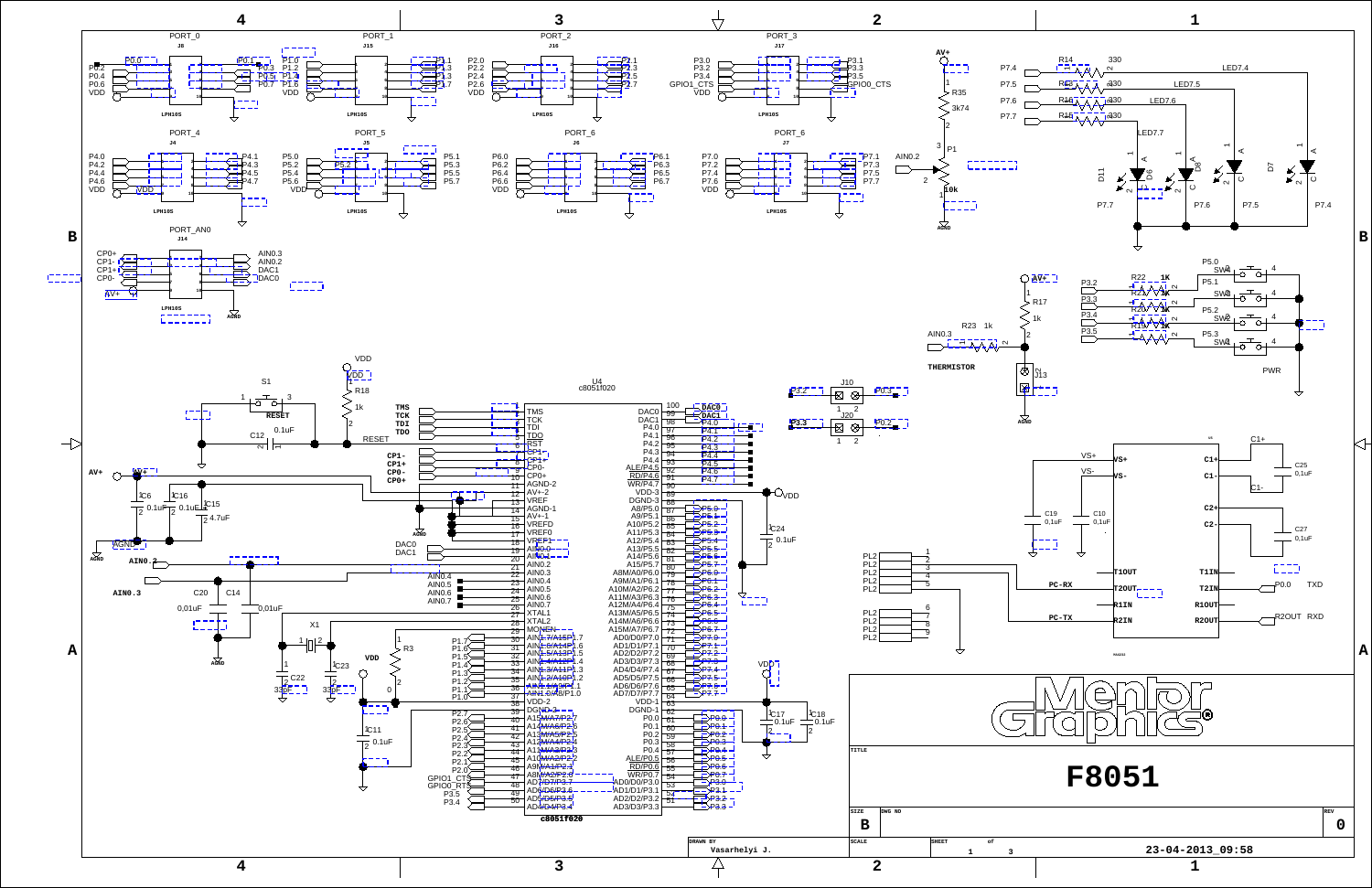<span id="page-1-19"></span><span id="page-1-12"></span><span id="page-1-11"></span><span id="page-1-9"></span><span id="page-1-4"></span>

<span id="page-1-32"></span><span id="page-1-22"></span><span id="page-1-17"></span><span id="page-1-13"></span><span id="page-1-10"></span><span id="page-1-8"></span><span id="page-1-6"></span>

<span id="page-1-35"></span><span id="page-1-34"></span><span id="page-1-33"></span><span id="page-1-31"></span><span id="page-1-30"></span><span id="page-1-29"></span><span id="page-1-28"></span><span id="page-1-27"></span><span id="page-1-26"></span><span id="page-1-25"></span><span id="page-1-24"></span><span id="page-1-23"></span><span id="page-1-21"></span><span id="page-1-20"></span><span id="page-1-18"></span><span id="page-1-16"></span><span id="page-1-15"></span><span id="page-1-14"></span><span id="page-1-7"></span><span id="page-1-5"></span><span id="page-1-3"></span><span id="page-1-2"></span><span id="page-1-1"></span><span id="page-1-0"></span>